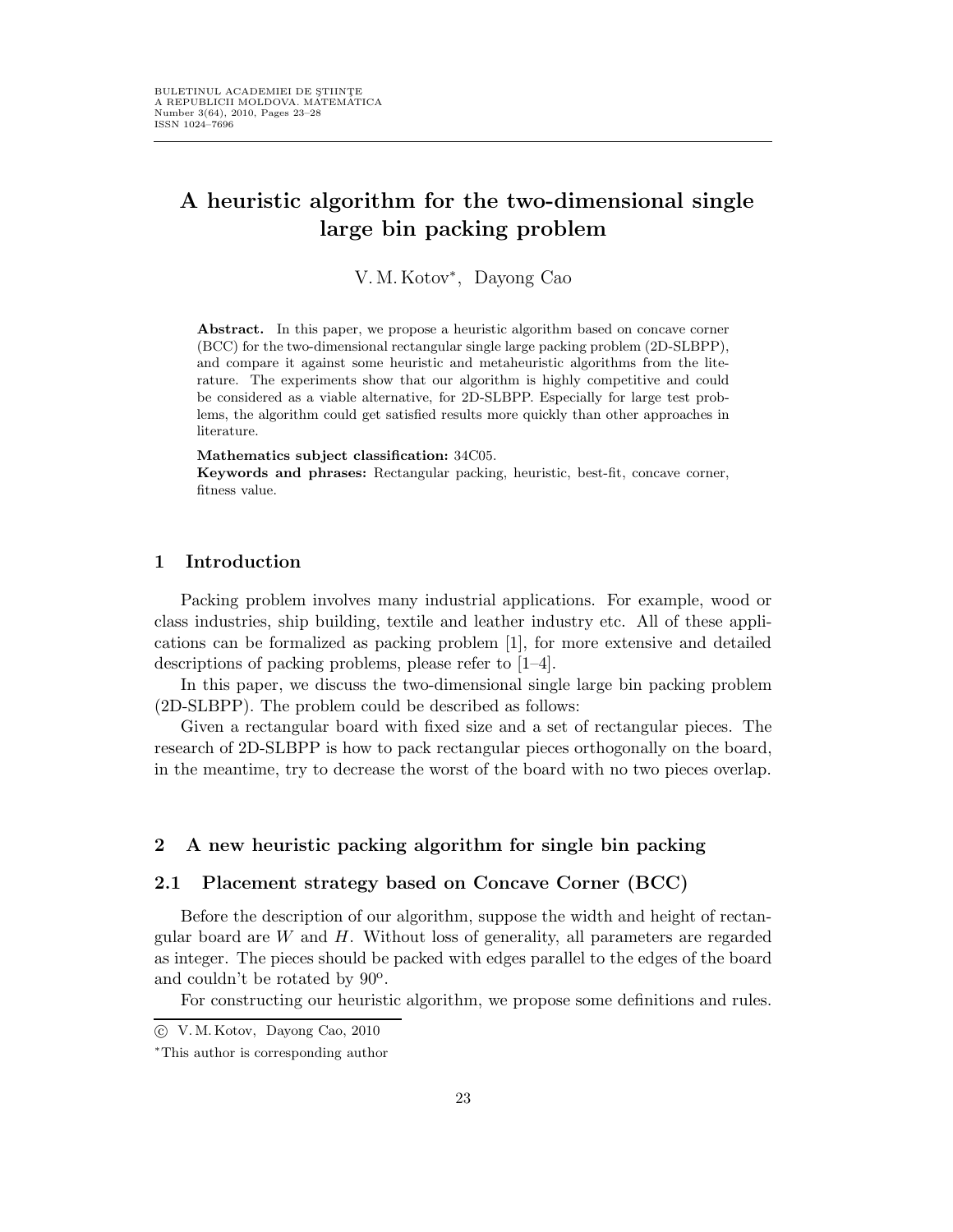### Some definitions

1. Let  $C_i$  denote the "Concave corner" (CC), see Figure 1, the CC is composed by two edges, and the size of the angle is  $90^{\circ}$ , at the same time, the CC does not belong to any  $piece_i$ .



Figure 1. The example of Concave corner

**2.** Define the  $U$ , which is stated as formula  $(1)$ :

$$
U = \{U_1, U_2, \dots, U_k\}; \quad U_i \cap U_j = \varnothing, \quad i \neq j,\tag{1}
$$

where the  $U_i$  is a set of the CC, and k is the number of non-connected domains in the board, for example, see Figure 2, before the  $P_5$  is packed onto the board, we have  $U = U_1$ ,  $U_1 = \{C_1, C_2, C_3, C_4, C_5, C_6, C_7, C_8\}$ , after packing the  $P_5$ , the  $U_1$  should be divided into two areas, then we have:  $U = \{U_1'$  $U'_1, U'_2$ ,  $U'_1 = \{C_1, C_7, C_8, C_9, C_{12}\},\$  $U_2' = \{C_2, C_3, C_4, C_{10}, C_{11}\}.$  Obviously, before packing any piece onto the board, there exists 4 CC and  $k = 1$ .



Figure 2. Dividing  $U_1$  into  $U_1'$  $\frac{1}{1}$  and  $U_2'$ 2

**3.** Define the edge of the  $U_i$ : Before any piece is packed onto the board, let  $l\_U_1$  denote the left edge of the  $U_1$ , and  $r\_U_1 = W$  denote the right edge of the  $U_1$ . Similarly, we could define the  $t_1 U_1$  and  $b_1 U_1$  to denote the top edge and bottom edge of the  $\hat{U_1}$ . So if  $U_i$  was divided into  $U'_e$  and  $U'_f$  $f$ , we should update these parameters using the formulae (2-5):

$$
l\_U'_{e} = Min\{x'_{j}\}, 1 \leq j \leq s, C'_{j} \subset U'_{e}, x'_{j} \text{ is } x-coordinate of the C'_{j};
$$
 (2)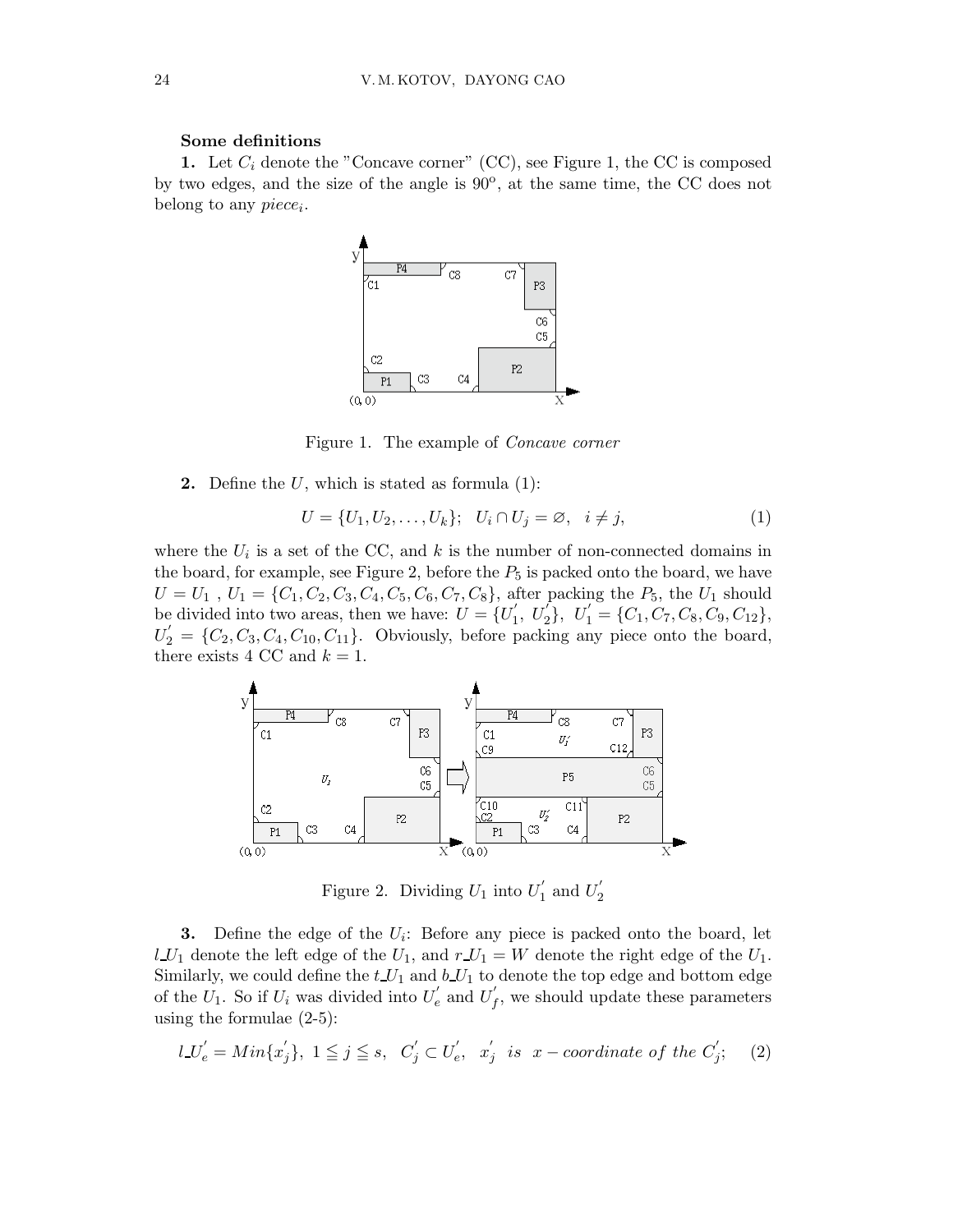$$
r_{-}U'_{e} = Max\{x'_{j}\}, \ 1 \leq j \leq s, \ C'_{j} \subset U'_{e}, \ x'_{j} \ \text{is} \ x-coordinate of the C'_{j}; \quad (3)
$$

$$
b\_\_\ e' = Min\{x_j'\}, \ 1 \leq j \leq s, \quad C_j' \subset U_e', \ \ y_j' \ \ is \ \ y-coordinate \ of \ the \ C_j'; \tag{4}
$$

$$
t_-U'_e = Max\{x'_j\}, \ 1 \leq j \leq s, \ C'_j \subset U'_e, \ y'_j \ \text{is} \ \ y - coordinate \ of \ the \ C'_j; \tag{5}
$$

where s is the number of CC in  $U'_{e}$ e .

**Note.** After a new piece is packed onto the board, if no  $U_i$  was divided, the edges of  $U_i$  should not be changed.

**4.** When a new piece  $piece_i$  is packed onto the board, let s denote the number of edges which is touched with some packed piece<sub>h</sub> for the position of one  $C_k$ , if the piece<sub>i</sub> could be packed, then we compute the parameter  $pFit_C_k$  using formula (6):

$$
pFit_C_k = \sum_{j=1}^{s} p_j,\tag{6}
$$

if the *piece<sub>i</sub>* is packed onto  $C_k$  with corner of the piece (query every  $U_m$ ), the *piece<sub>i</sub>* touches one edge of the  $U_m$  ( $p_j = 2$ ) and the piece<sub>i</sub> touches one edge of the other packed piece  $(p_j = 1)$ , see Figure 3.



Figure 3. Computation of  $pFit C_i$  in every  $U_k$ 

**5.** Define the edge distance of  $C_k$ :

 $ed_{\mathcal{L}_k} = Min\{the distance between vertex of C_k with the edge of U_e\}$  (7)

if  $C_k \subset U_e$ .

**Packing rules.** When  $piece_i$  is packed onto the board, compute the  $pFit_C_k$ of every  $C_k$ , and select the packing position with maximal  $pFit C_k$ , if  $pFit C_k$  are equal to each other, then select the position with  $ed_{\mathcal{L}_k}$  is the shortest, then if the  $ed_{\mathcal{C}}k$  is the same, select the position randomly.

After completing the definitions and packing rules, we construct the heuristic algorithm based on the concave corner (BCC) as algorithm 1: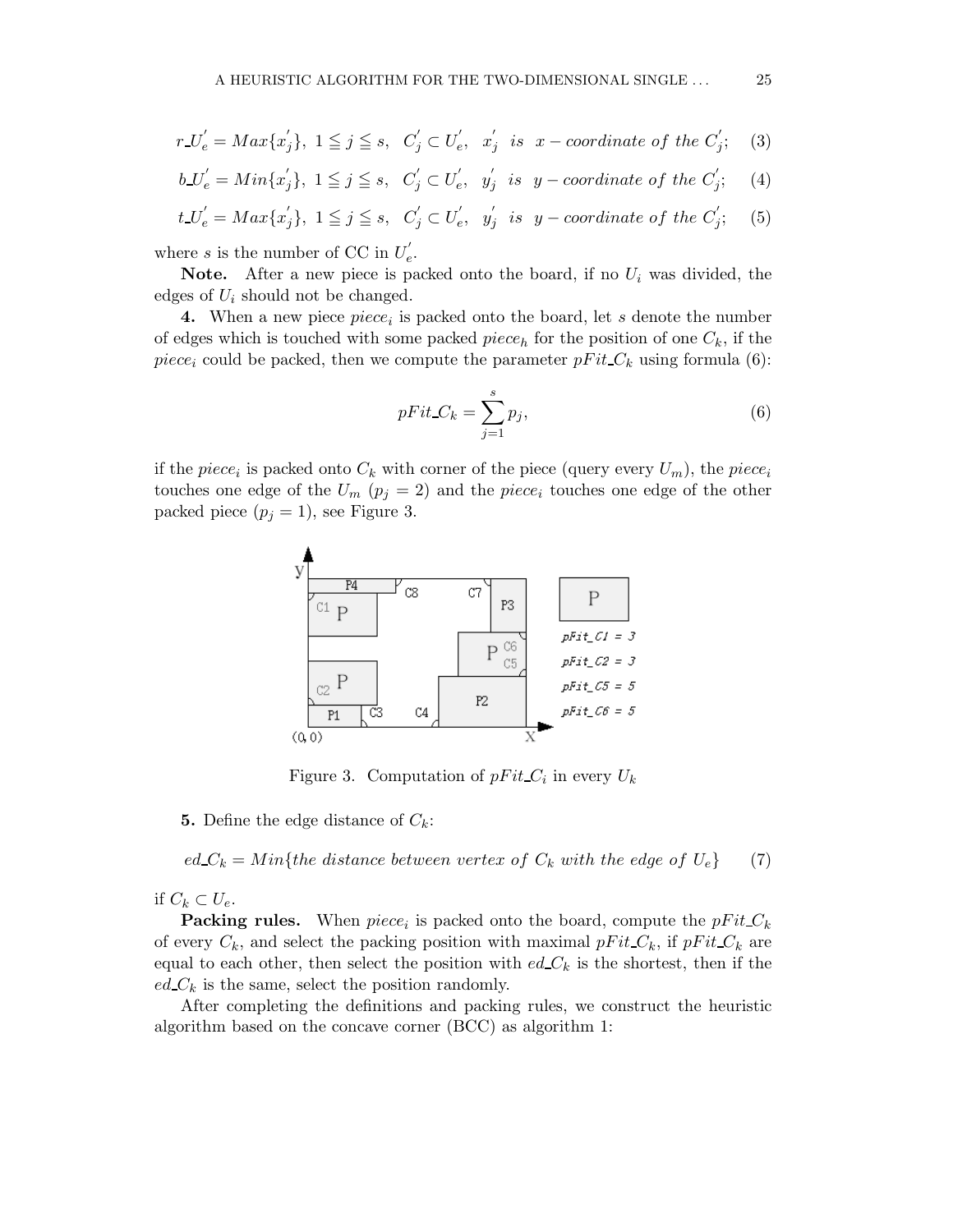| <b>Algorithm 1</b> heuristic Packing (packing sequence)                             |
|-------------------------------------------------------------------------------------|
| $s \Leftarrow 0;$                                                                   |
| $i \Leftarrow 0;$                                                                   |
| while packing sequence is not null do                                               |
| get $piece_i$ from the packing sequence;                                            |
| using the <b>packing rules</b> mentioned above to get good position for $piece_i$ ; |
| <b>if</b> good position exists then                                                 |
| pack the <i>piece</i> ; into the board at the good position;                        |
| remove the $piece_i$ from packing sequence;                                         |
| $s \Leftarrow s + area \text{ of } piece_i;$                                        |
| continue;                                                                           |
| end if                                                                              |
| $i \Leftarrow i + 1$ ;                                                              |
| end while                                                                           |
| return s;                                                                           |

## 2.2 Random search

Since the result of the heuristic packing (BCC) depends on the order of the packing sequence, so we import a random search to enhance the quality of the solution, which is described as follows:

### Algorithm 2 middle Heuristic (origin data of all pieces, maxcall)

```
produce a packing sequence according to the area of all pieces from big to small;
best \Leftarrow 0;area \Leftarrow 0;
swapLimit \Leftarrow pieces number \times 1 / 3;
for i = 0 to maxcall do
  area = heuristicPacking(packing sequence);if area equals to the total area of all pieces then
    break;
  end if
  if area > best then
    best \Leftarrow area;end if
  for j = 0 to swapLimit do
    swap the pieces order of packing sequence randomly;
  end for
end for
```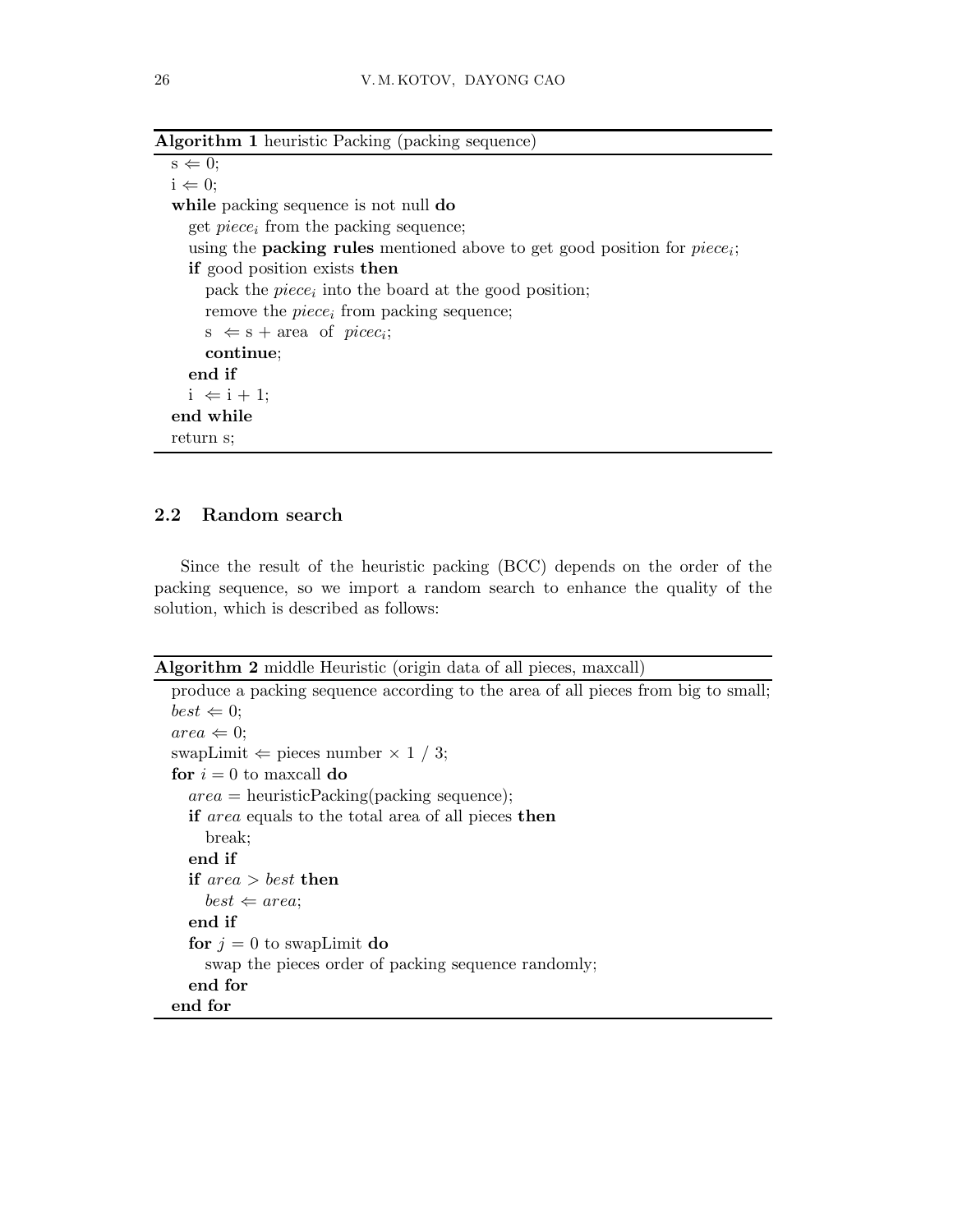### 3 Experiments

We implemented our algorithm by  $C_{++}$  programming language, and the 21 rectangular packing instances coming from [5] are used. For evaluating the algorithm more reasonably, we set the maxcall is 1000 and run the program 100 times. our experiments are run on a IBM T400 notebook PC with 2.26 GHZ CPU, GRASP is introduced in [6] and tabu search algorithm is presented in [7] (TABU), both GRASP and TABU were run on a Pentium III at 800 MHz, which is almost thrice as slow as ours. The test results are listed in Table 1.

Table 1. Comparisons of the average filling rate (FR) and the average running time (T)

| Instance         | Area  | Number of items | GRASP    |         | TABU     |         | $_{\rm BCC}$ |            |
|------------------|-------|-----------------|----------|---------|----------|---------|--------------|------------|
|                  |       |                 | $FR(\%)$ | T(s)    | $FR(\%)$ | T(s)    | $FR(\%)$     | $\rm T(s)$ |
| $\mathbf 1$      | 400   | 16              | 100      | 0.94    | 100      | 0.42    | 100          | 0.13       |
| $\boldsymbol{2}$ | 400   | 17              | 96.5     | 9.28    | 100      | 4.23    | 96.5         | 1.10       |
| 3                | 400   | 16              | 100      | 0.06    | 100      | 0.95    | 100          | 0.24       |
| $\overline{4}$   | 600   | 25              | 98.33    | 19.44   | 100      | 0.44    | 96.83        | 2.47       |
| $\bf 5$          | 600   | 25              | 99.5     | 17.36   | 100      | 4.16    | 99           | 2.27       |
| 6                | 600   | 25              | 100      | 0.71    | 100      | 0.0     | 99.33        | 1.97       |
| 7                | 1800  | 28              | 98.06    | 26.80   | 100      | 4.91    | 96.72        | 3.21       |
| 8                | 1800  | 29              | 97.5     | 37.35   | 100      | 10.11   | 95.56        | 3.33       |
| 9                | 1800  | 28              | 98.56    | 30.92   | 100      | 5.52    | 97.33        | 2.58       |
| 10               | 3600  | 49              | 98       | 102.05  | 99.44    | 45.27   | 96.83        | 9.43       |
| 11               | 3600  | 49              | 97.89    | 110.79  | 99       | 67.59   | 98.19        | 9.18       |
| 12               | 3600  | 49              | 98.44    | 94.41   | 99.44    | 51.11   | 98.47        | 8.72       |
| 13               | 5400  | 73              | 98.3     | 212.07  | 98.93    | 135.97  | 97.63        | 26.22      |
| 14               | 5400  | 73              | 98.39    | 231.56  | 99.28    | 96.80   | 97.39        | 28.38      |
| 15               | 5400  | 73              | 98.37    | 231.24  | 99.54    | 82.06   | 97.39        | 26.50      |
| 16               | 9600  | 97              | 98.65    | 480.44  | 99.46    | 240.39  | 98.06        | 53.76      |
| 17               | 9600  | 97              | 98.47    | 465.49  | 98.42    | 399.86  | 98.21        | 57.33      |
| 18               | 9600  | 97              | 98.44    | 478.02  | 99.64    | 206.78  | 98.02        | 52.89      |
| 19               | 38400 | 196             | 98.08    | 3760.14 | 99.03    | 3054.38 | 98.35        | 311.56     |
| 20               | 38400 | 197             | 98.8     | 2841.96 | 99.34    | 1990.70 | 98.80        | 360.42     |
| 21               | 38400 | 196             | 98.29    | 3700.99 | 98.61    | 5615.75 | 98.39        | 324.49     |

### 4 Conclusion

In this paper, a heuristic algorithm BCC based on the random search method for the two-dimensional single large bin packing problem is proposed, the experiments show that our algorithm is highly competitive and could be considered as a viable alternative for 2D-SLBPP. Especially for large test problems, the algorithm could get satisfied results more quickly than other approaches in the literature. Furthermore, if BCC could combine with some appropriate intelligent optimization methods, we think that it could get better optimal solutions in acceptable time.